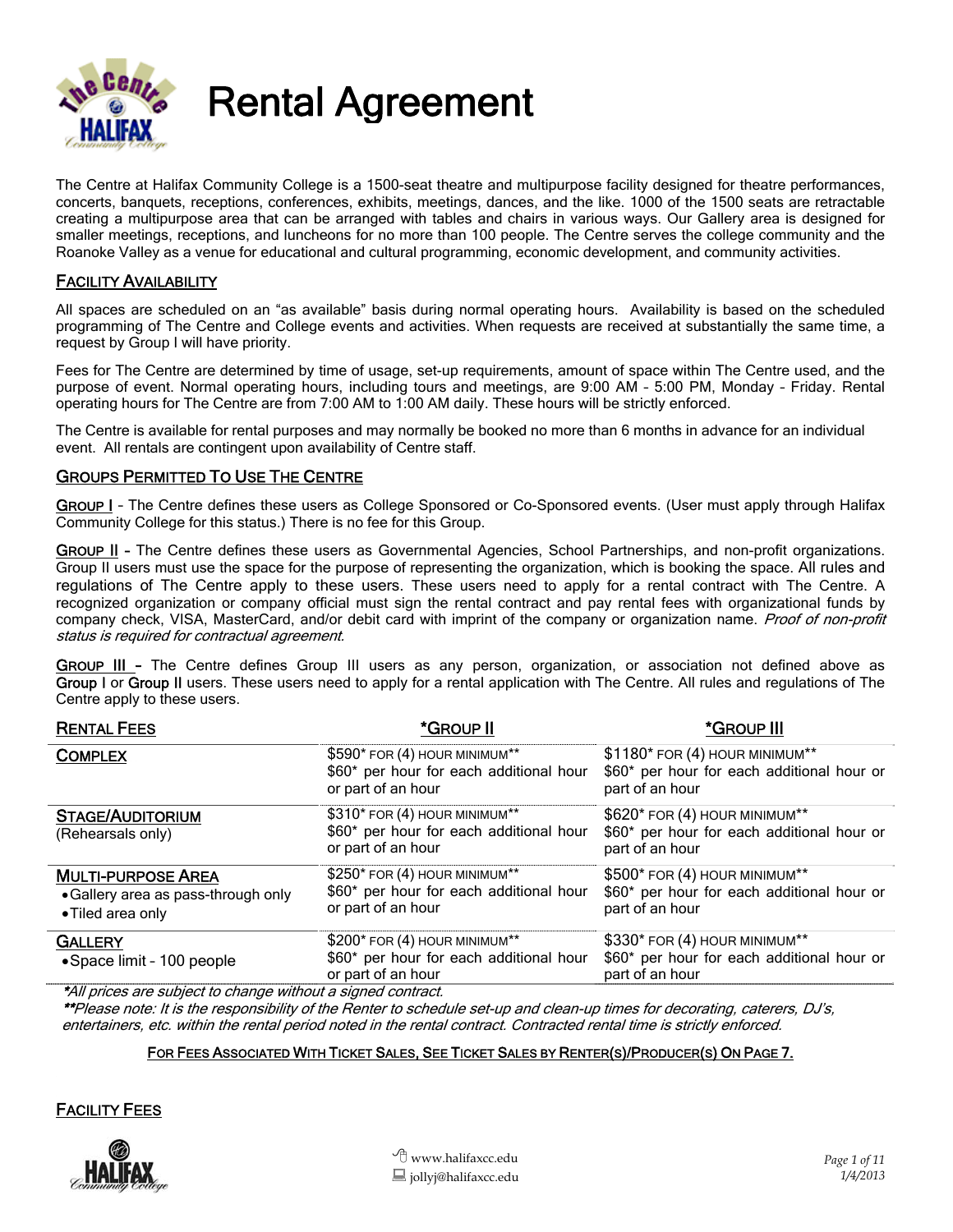All bookings require a *non-refundable deposit* of the lesser of two hundred and fifty dollars (\$250) or rental fee, which will hold a chosen date and be applied to the rental fee. The balance of any contract is due two (2) weeks prior to the event. If balance due is not paid two weeks before chosen date, the client will lose the space. The Executive Director or the Director must approve any schedule changes in advance. It is the responsibility of the Renter to adhere to the dates set forth in this contract. The Centre will only accept rental payments in the form of check, money order, Visa, MasterCard, and/or Debit Card. Initial discussions about a particular date or event will not be taken into consideration.

#### FEES INCLUDE

- Multi-purpose rental …. 25 tables/200 chairs (depending on purpose of rental)
- Gallery rental ………………. 13 tables/100 chairs (depending on purpose of rental)
- Complex rental ……………. 50 tables/400 chairs (depending on purpose of rental)

#### FEES – NON-INCLUSIVE \*\*(REQUIRED FOR ALL RENTALS)\*\*

DAMAGE FEE Renter will be charged for damage of property belonging to HCC or The Centre. All damages above normal wear and tear will be charged to the Renter.

- Personnel \*\* (1) HCC Security personnel required for every 200 guests \$25.00 per hour<br>
\*\* (1) Event Manager \$15.00 per hour  $**$  $(1)$  Event Manager
	-
	- $*$  (1) HCC Maintenance personnel required for every 200 guests  $$15.00$  per hour (1) Armed Weldon Police Officer required for every 200 guests for events where alcohol will be

consumed. Officer is hired by The Centre and paid for by the renter at a rate of \$25.00 per hour.

Stage Personnel Minimum of 2 hours and contingent upon availability of personnel. Fee is \$20.00 per hour for each technician/laborer. Sound technician required for all rentals requiring stage usage. Lighting technician is required for stage productions requiring lighting changes. Stagehands are required for for all Theatrical-related productions, to be hired at a rate of \$20.00 per hour. Fee for ushers and parking lot attendants is \$15.00 per hour per person.

| <b>EQUIPMENT</b> | Podium/setup                       | \$20.00 per rental  |
|------------------|------------------------------------|---------------------|
|                  | Wireless Internet / setup          | \$100.00 per rental |
|                  | Power point projector/screen/setup | \$20.00 per rental  |
|                  | Television/VCR/setup               | \$15.00 per rental  |
|                  | Television/DVD set up              | \$20.00 per rental  |
|                  |                                    |                     |

OTHER FEES Additional Chairs are \$.50 for each rental. Additional Tables are \$1.00 for each rental.

#### FEES - RENTER CHARGES FOR EVENTS OR PERFORMANCES (ADMISSIONS)

Any charge for admission to any event, banquet, recital, dance, performance, etc. is deemed ticket sales and must adhere to the procedures for \*Ticket Sales By Renter(s)/Producers and Theatre Production Rules And Policies. No collection for donations, whether for charity or otherwise, shall be made, attempted, or announced on the premises without prior approval of The Centre. Under no circumstances shall a specific monetary amount be requested.

| <b>SECTION</b>                  | PAGE    | <b>SECTION</b>                            | -AGE     |
|---------------------------------|---------|-------------------------------------------|----------|
|                                 |         | <b>GROUPS PERMITTED TO USE THE CENTRE</b> |          |
|                                 |         |                                           |          |
|                                 |         |                                           | $5 - 6$  |
|                                 |         |                                           |          |
| CHECK LIST FOR RENTER/CENTRE    |         |                                           | $9 - 10$ |
|                                 |         |                                           |          |
|                                 |         |                                           |          |
|                                 |         |                                           |          |
| DELIVERIES-LOADING/UNLOADING    |         |                                           |          |
|                                 | $4 - 5$ |                                           |          |
|                                 |         |                                           |          |
|                                 | っ       |                                           |          |
| FEES - RENTER CHARGES/ADMISSION | 2       | THEATRE PRODUCTION RULES AND POLICIES     |          |
| FOOD/DRINK (NON-ALCOHOLIC)      | 5       | TICKET SALES BY RENTER(S)/PRODUCER(S)     |          |

#### TABLE OF CONTENTS

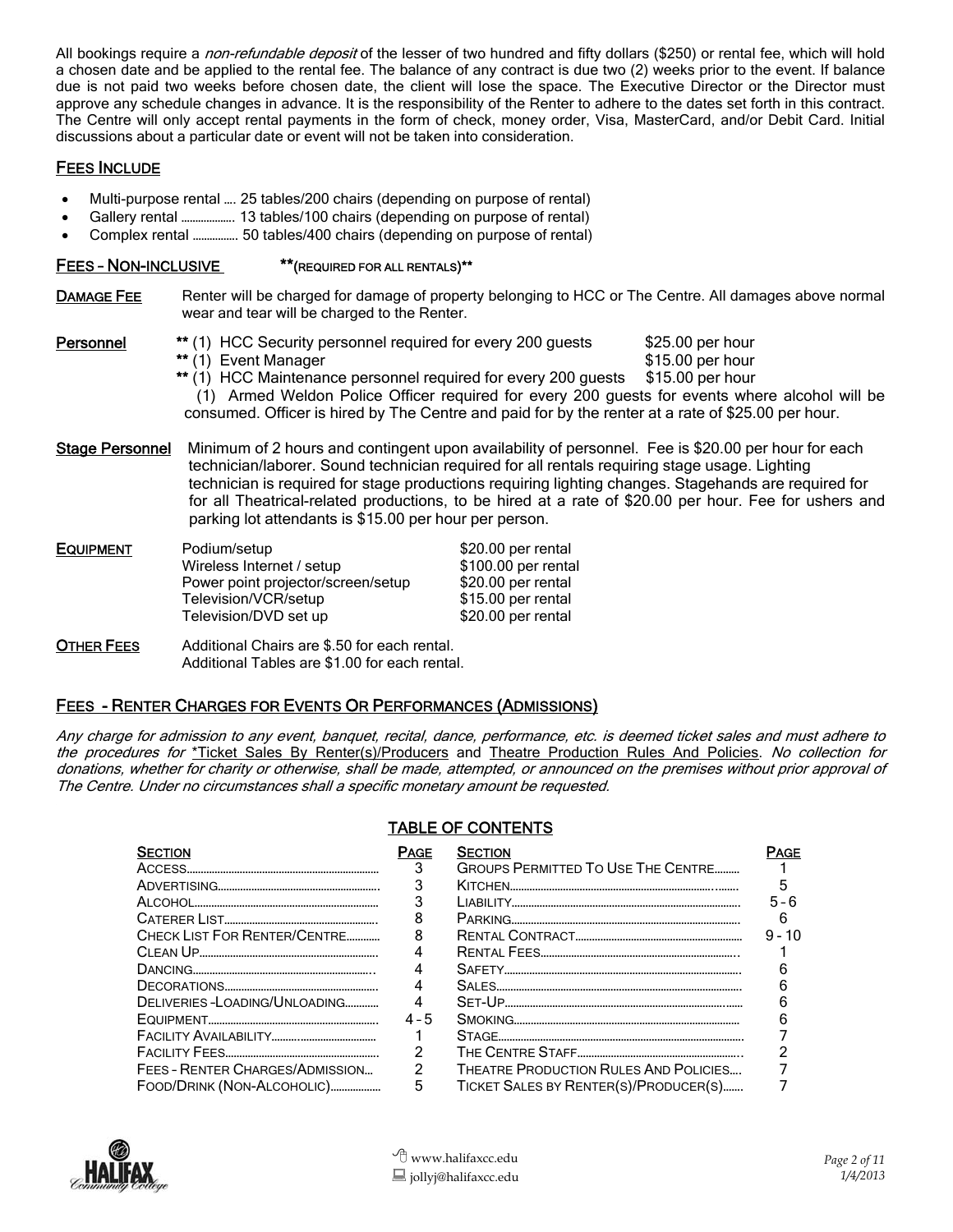#### ACCESS

The Centre's staff, which will be present during all occupancies, will provide access to the building. Access will be in accordance with the lease agreement. The Centre's staff will have full access to all parts of the building at all times without restriction. No keys shall be given to anyone other than The Centre Staff.

All patrons must enter the building via the front doors of The Centre (next to the Box Office) or what is referred to as the Gallery entrance.

The sponsoring organization shall assign competent persons to remain present in the immediate area for the duration of the entire leased time, activity, or event.

#### **ADVERTISING**

All advertising and printed materials associated with rental events at The Centre must be pre-approved by The Centre at least seven (7) days before release. The organization, producer, or event name must appear larger than The Centre's name on any printed materials.

#### **ALCOHOL**

All North Carolina alcohol laws apply to any event in The Centre. When applicable, all permits required, by said jurisdictions, must be obtained by the Renter.

An ABC permit is NOT required for unfortified wines and/or beer served within The Centre.

A permit must be obtained from the Alcoholic Beverage Control Commission (ABC) for any event where fortified wine and/or liquor are to be served. Call 919-779-0700, press "0" for the operator, and ask for a Limited Specials Occasion permit. The permit is \$50. The Renter of this contract must also sign for the permit. Renter must provide The Centre office staff with a copy of the ABC permit at least 48 hours before the scheduled event. A copy of this permit will and must be on display at The Centre box office during the event.

All alcoholic beverages must be served and consumed only in the area where the original alcohol permit is posted.

Brown bagging is prohibited. Common source containers without an individual server through a licensed and bonded caterer are prohibited (e.g. kegs, alcoholic punches, etc.).

Alcohol service must be closed at least one hour before the function ends.

All alcoholic beverage distribution will be under the control of a bartender and/or caterer. Alcohol distribution will be discontinued for a patron or an entire event at the discretion of The Centre staff, the bartender, law enforcement, or the security officer on duty. The caterer or Renter (event sponsor) must arrange to obtain the alcoholic beverage and transport it to and from The Centre.

For any event where alcohol is served, a uniformed officer of the Weldon Police Department, Halifax County Sheriff's Department, or other approved security officer will be present. This officer will be hired by The Centre and paid for by the Renter. The Centre staff will determine the number of officers required by guidelines established by the College.

When serving alcohol, the Renter or caterer must provide proof of at least a one million dollar (\$1,000,000) liability policy naming The Centre at Halifax Community College as an additional insured in which the carrier agrees to defend, save harmless, and indemnify Halifax Community College from all financial loss, damage, or harm arising out of the dispensing of alcoholic beverages. A copy of the certificate of insurance must be submitted to The Centre no less than two weeks prior to the event.

Sale of alcohol except by a nonprofit or political organization (cash bars) is prohibited. Organizations must apply for a "Special One-Time Permit" for that sale. The stated caterer's handling of alcohol applies.

Alcoholic beverages can only be are served to adults - age 21 or older. The Renter is required to ensure all servers take precautions to guarantee guests are not served inappropriate amounts of alcohol and to guarantee that no one under 21 years of age is served.

College affiliated social fraternities and sororities must submit a letter of support to The Centre from the college or university they represent to request permission to serve alcohol.

There will be no changes or exceptions to the preceding rules without written confirmation by The Centre Staff.

All rentals involving The Centre's Alcohol procedures will require one (1) security per 200 guests and one (1) armed officer. The additional cost is \$25.00 per hour per security or officer and is paid for by the Renter.)

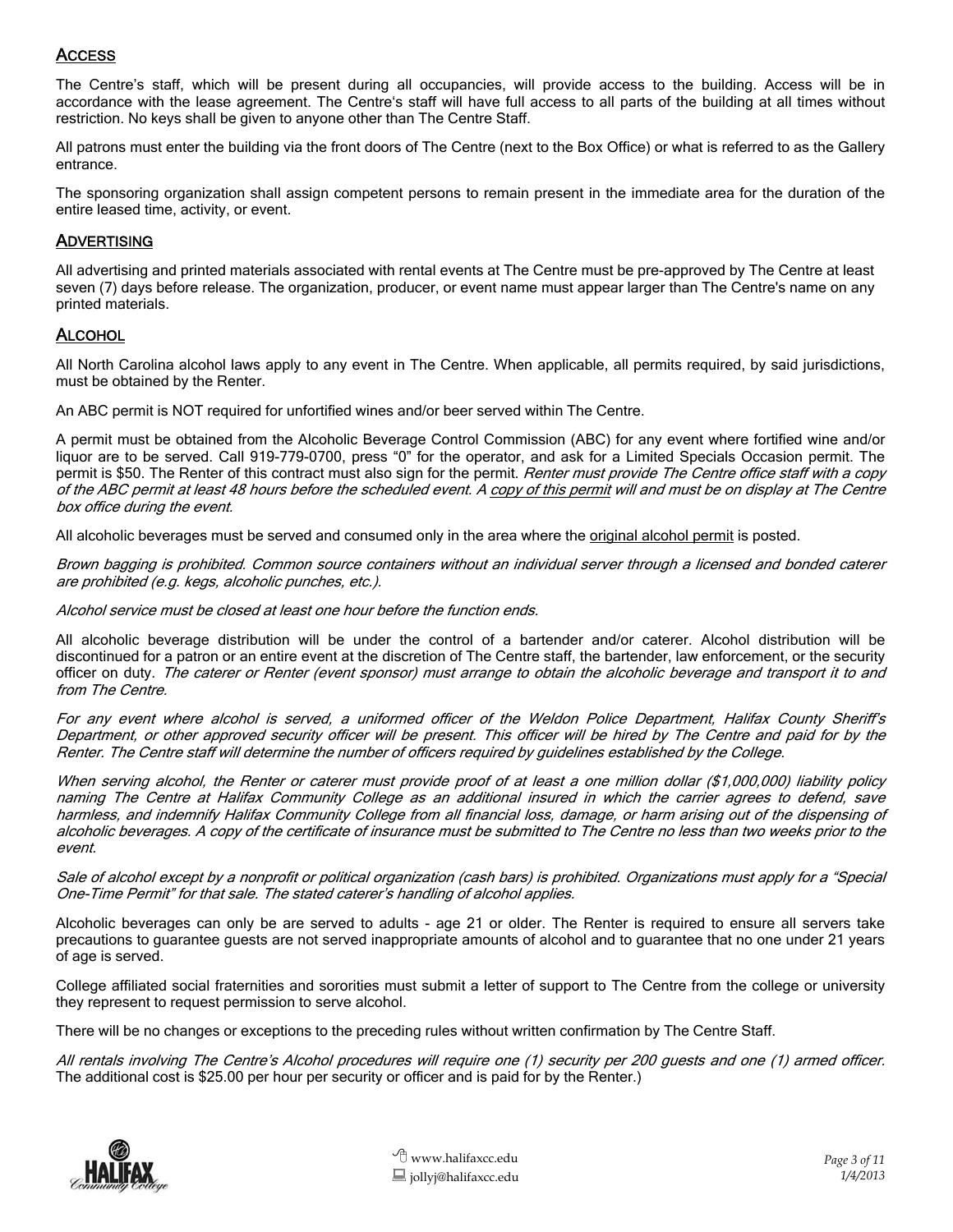#### CLEAN UP

Clean up for any event must be completed during contracted hours. Any additional set-up/clean-up time needed will be charged at the contracted hourly fee.

It is the responsibility of the Renter or their appointed party for clearing and wiping down tables and removing garbage to trash receptacles. If the kitchen area is used, all countertops and appliances must be cleaned and in working order.

The Centre is responsible for removing chairs and tables. The final sweeping, mopping, and vacuuming of the floors will be the responsibility of The Centre.

The Renter will leave the facility (including outer grounds and parking lot) neat, clean, and orderly.

#### **DANCING**

Dancing is allowed in the Multi-purpose Area. Events held in the Gallery where dancing is desired requires rental of a dance floor at the Renter's expense. The Centre Staff must give approval of this rented equipment. No dancing is allowed on the carpeted areas in The Centre.

#### **DECORATIONS**

The Renter needs to make arrangements for a caterer to supply any table linen needs (tablecloths, napkins, skirting, etc.).

Candles must be completely contained in glass tall enough to prevent the flame from being touched should a sleeve pass over the top of it (approximately 3 inches above the flame). Candles must sit atop fireproof surfaces so as not to come into direct contact with tablecloths or other flammable decorations.

The use of tape, staples, tacks, etc. on walls, doors, and fixtures is prohibited. If Centre staff deems decorations unsafe or inappropriate, the Centre staff has the right to remove the items. The Centre shall not be responsible for damage to any items removed pursuant to this provision.

All decorations must be removed from the building immediately following the conclusion of the event.

The use of glitter, confetti, rice, birdseed, bubbles, and other celebratory devices is prohibited inside and outside of the building.

Curtains on the stage are not to be tied back or altered in any way. Attaching anything to these curtains is strictly prohibited.

Movement of any Centre property such as plants or furniture, within a rental space, must have the approval of The Centre staff and must be done by a Centre staff member.

#### DELIVERIES - LOADING/UNLOADING

The Centre's staff or College personnel will not be responsible for accepting deliveries for the Renter.

All major loading and unloading for The Centre is to take place in the loading dock area. After loading and unloading, all vehicles must park in a designated area that is cleared by The Centre's staff.

All minor loading and unloading must be done using the side entrance to The Centre. (These are the double metal doors located on the west side and half way down the building.) After loading or unloading is complete, all vehicles must be moved to a designated parking area before the start of the event.

#### EQUIPMENT

Tables and chairs as noted in the fee schedule are included with each rental. Additional chairs and tables can be rented at additional cost from The Centre. An additional set-up/take-down fee will be charged for events, which require additional tables and chairs.

Additional electrical outlets are available (beyond the existing wall outlets) for a small fee. The need for additional power must be expressed during contract meeting.

Any use of electricity other than for general illumination is prohibited without prior approval of the Centre. Any change to electrical circuits of The Centre is prohibited. The Renter will not wire or connect electrical equipment such as stage lighting equipment.

There will be an additional charge for audio-visual equipment, Internet access and phone lines, and a labor charge for any extensive set-up of this equipment.

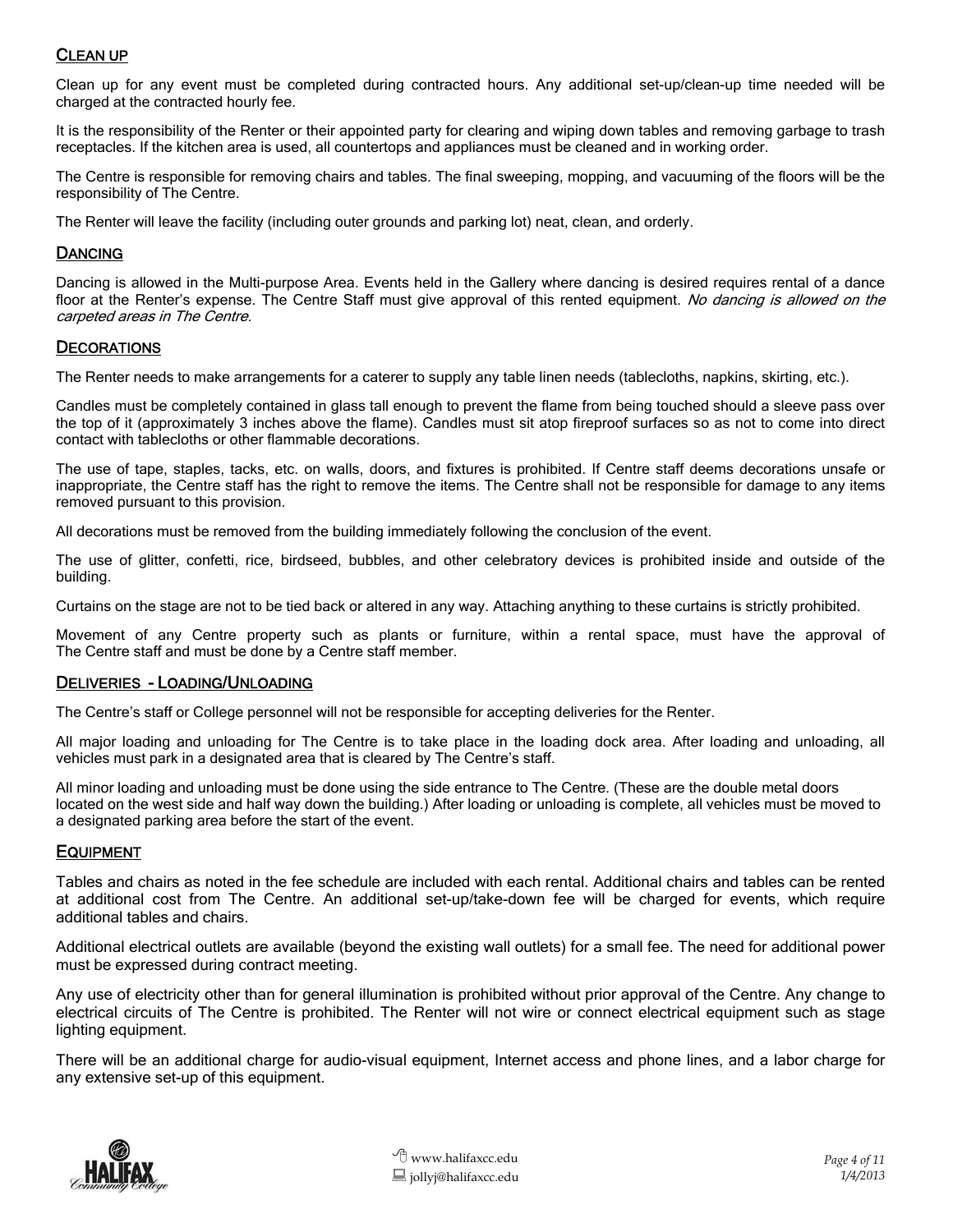#### EQUIPMENT –CONTD.

Renter must notify Centre staff in advance regarding use of videography equipment if equipment is to be connected to The Centre's sound system. The Centre's sound technician will be required to be on duty at the Renter's expense.

Only Centre personnel may operate the main curtain and winch system, utilize lighting or sound systems, or operate follow spots. Under no circumstance will non-Centre staffers be allowed to operate any Centre equipment. Technicians required for events will be at the Renter's expense.

Any requests made by the Renter on the day of the event will not be considered. All requests must be made in writing no less than seven (7) days before the event.

#### FOOD/DRINK (NON-ALCOHOLIC)

Any Renter wishing to serve food in The Centre must employ a licensed and bonded caterer. The caterer must provide a copy of their business license and proof of at least a one million dollar (\$1,000,000) liability policy naming The Centre at Halifax Community College as an additional insured. (See Caterer list.) A copy of the certificate of insurance must be submitted to The Centre no less than two weeks prior to the event.

No food or drink is allowed in the theatre space. Only when the space is being used as a multi-purpose venue, will regulations allow such activities. No food or drinks are allowed in the permanent seating area.

For Complex and Stage/Auditorium Rentals – refreshments are allowed in the Dressing Rooms and Green Room. No food or drink is allowed on stage or in the house. There are no microwaves or conventional ovens, refrigerators, or other kitchen appliances available for use backstage.

#### **KITCHEN**

If kitchen area is used, all countertops and appliances must be cleaned and in working order. Kitchen must be left in clean condition. Please do not remove any Centre items from this area. It is a NO-SMOKING area.

#### **LIABILITY**

All Renters are responsible for carefully reading and following The Centre's procedures, rules, and regulations for use of the facilities before it is reserved. A person authorized to enter into agreements on behalf of the group, company, organization, school system, governmental unit, or other entity must execute the rental form. The signature of the authorized person on the rental form demonstrates their understanding and willingness to follow these procedures, rules, and regulations and is in full agreement.

A Renter may not assign or transfer said responsibility to any other individual and/or agency without a written agreement with The Centre.

Any Renter wishing to serve food in The Centre must employ a licensed and bonded caterer. The caterer must provide a copy of their business license and proof of at least a one million dollar (\$1,000,000) liability policy naming The Centre at Halifax Community College as an additional insured. (See Caterer list.) A copy of the certificate of insurance must be submitted to The Centre no less than two weeks prior to the event.

The Renter will be responsible for any activity that would be likely to cause damage to The Centre or College property or not be in the best interest of the College, its staff, or its students.

Liability insurance is required for all events with alcohol service. Social functions using alcohol must use a licensed and bonded caterer for alcohol service. (See Alcohol section for regulations.)

The Centre or College assumes no responsibility for the use of patented, trademarked, franchised, or copyrighted music, materials, devices, or dramatic rights used or incorporated in the event. The Renter agrees to hold The Centre and the College harmless from any claims or costs, including attorney fees, which might arise from the use of any material described above.

The Renter agrees not to post any posters, signs, cards, or displays on The Centre or College property without approval of the Executive Director or the Director.

The Centre or the College will not be responsible for loss, theft, or damages to personal property. The Renter agrees to hold The Centre and the College harmless from any claims or costs, including attorney fees, which might arise from the loss, theft, or damage to personal property.

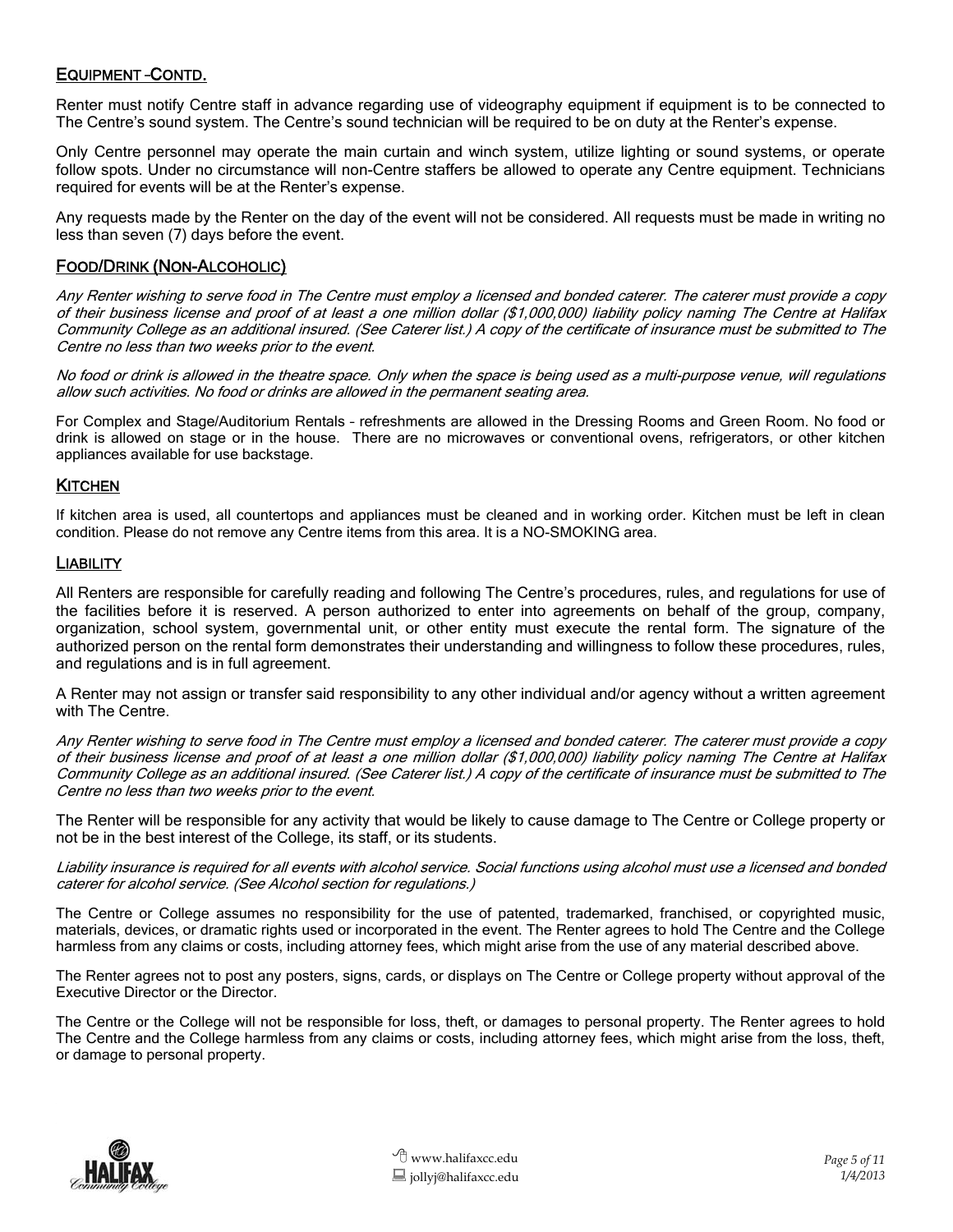#### LIABILITY-CONTD.

All property belonging to the Renter must be removed from the facility immediately following the rental period. The Centre and College assume no responsibility for items left by the Renter. Any items left after a rental will be discarded.

Any violation of Federal or North Carolina law, including drugs, gambling, or the possession of weapons is prohibited. All weapons, including concealed weapons (handguns, etc.), are prohibited on college properties.

Should the Renter violate any of these rules and regulations, Renter or affiliated organization forfeits all future use of The Centre and College Facilities.

The Centre may terminate an event at any time for violations of The Centre's or College's procedures, rules, or regulations.

#### PARKING

All visitors using the Gallery or Theatre must park in The Centre's Parking lot located in the front of the building. When leasing the full complex, visitors may use both parking lots located to the front and back of The Centre. All visitors must abide by the parking rules and regulations of the College. At no time can vehicles park directly in front of The Centre unless to unload or load passengers. Unattended vehicles will be towed at the Renter's expense.

#### **SAFETY**

Electrical cords may not cross access paths. All electrical cords must be fastened, covered, or taped to prevent patron tripping.

Safety devices, stairs, or displays may not be moved.

The Renter will become familiar with and comply with city and county fire codes appropriate to the facility. The Renter will become familiar with fire escape routes, nearest exits, and fire extinguishers.

Exits and exit access paths may not be blocked. A corridor, five feet wide, must be maintained at all times around the perimeter of the seating area.

Children under age 18 are required to be under the direct supervision of an adult at all times. The Centre Staff will direct unsupervised children to the attention of renter(s) to assume supervision of child or children.

The use of equipment to produce haze or fog within or outside of The Centre is prohibited.

No animals are allowed in the facility (with exception of guide animals).

#### SALES

The Centre reserves the exclusive right to sell concessions at any and all events at no charge to the Renter. Renter receives no compensation for The Centre's sale of such. No free samples of food or beverage may be given away or other wise distributed without prior written approval from The Centre.

No Renter or Vendor may sell, raffle off, or take orders for sales of any merchandise, memorabilia, photographs, tickets (including advance sales), etc. without the express written consent of The Centre. Any contracted agreement for permission to sell will state specifics of sales along with signatures of the Renter and The Centre representative on the contract.

#### SET-UP

Set-up for any event must be completed during contracted hours. Any additional set-up/clean-up time needed will be charged at the contracted hourly fee.

#### **SMOKING**

HALIFAX COMMUNITY COLLEGE'S POLICY PROHIBITS THE USE OF TOBACCO PRODUCTS EVERYWHERE, BY EVERYONE, AT ALL TIMES.

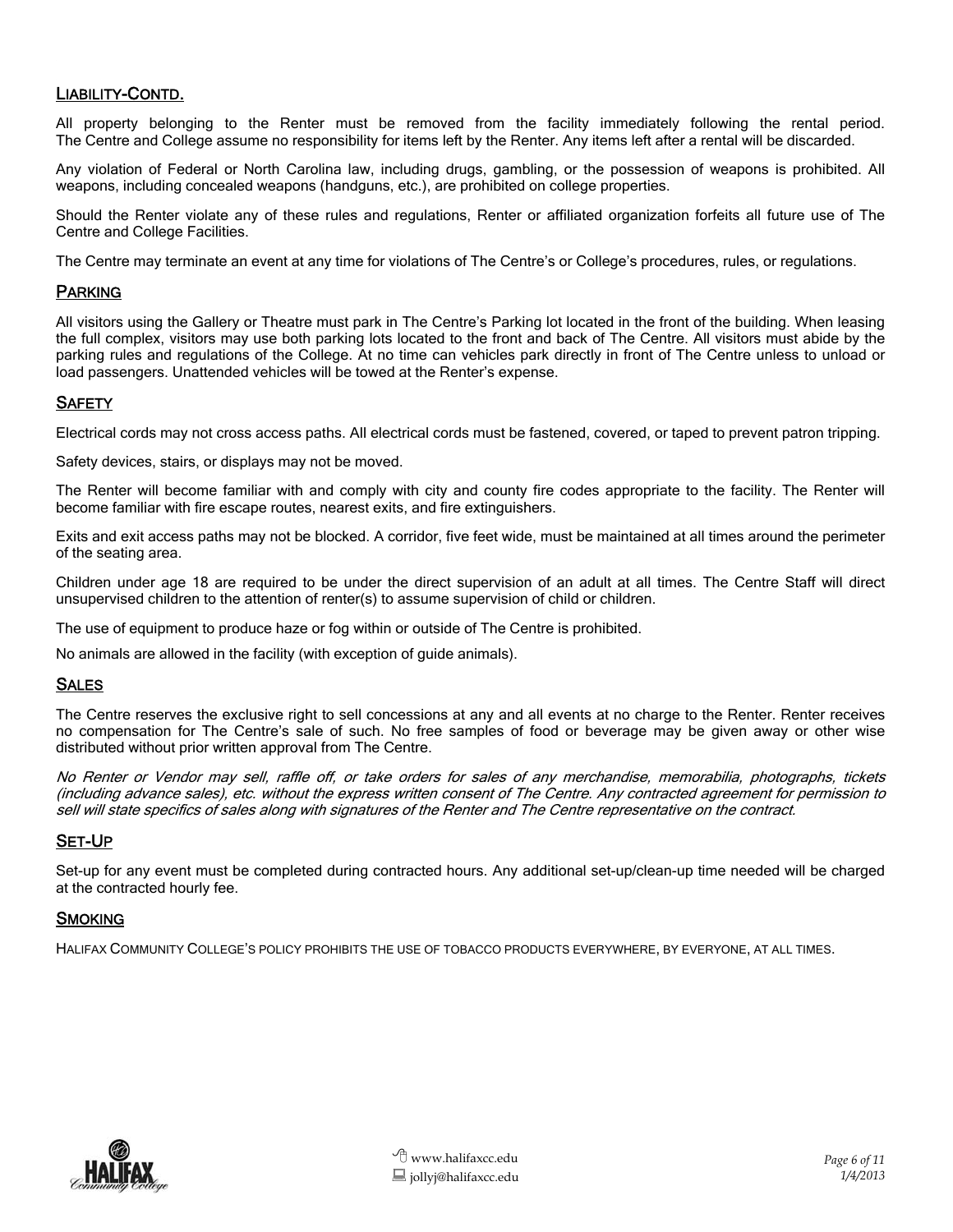NO FOOD OR DRINK is allowed on the stage.

Any type of activity that will permanently mar the stage (dents, scarring, gouges, etc.) over and above normal wear and tear is prohibited. Damage over and above normal wear and tear will be charged to the Renter/Producer.

#### **THEATRE PRODUCTION RULES AND POLICIES**

Performers and crew must enter and exit through the Backstage entrance (through the scene shop) near the loading dock. The lobby doors of The Centre are for patron traffic only.

During and after performances, no unauthorized people are allowed backstage. This includes, but is not limited to, friends, family, fans, agents, etc.

Only Centre personnel may operate the main curtain and winch system, utilize lighting or sound systems, or operate follow spots. Under no circumstance will non-Centre staffers be allowed to operate any Centre equipment. Technicians required for events will be at the Renter's expense.

Refreshments are allowed in the dressing rooms and green room. No food or drink is allowed on stage or in the house. Please keep the backstage area clean.

There are no microwaves or conventional ovens, refrigerators, or other kitchen appliances available for use backstage.

All dressing rooms are equipped with showers that you are free to use. We cannot provide you with any bath supplies, such as towels or soap products. Please bring your own.

All advertising and printed materials associated with rental events at The Centre must be pre-approved by The Centre at least seven (7) days before release. The organization, producer, or event name must appear larger than The Centre's name on any printed materials.

The individual, organization, or company renting The Centre is required to have proof of insurance totaling two million dollars (\$2,000,000) for general liability and one million dollars (\$1,000,000) for accidental liability no later than seven (7) days before the event.

#### TICKET SALES BY RENTER(S)/PRODUCER(S)

The Centre @ Halifax Community College may co-sponsor events with the understanding that it reserves the right to approve all performances, events, and audiences. Individual Renter(s)/Producer(s) may request The Centre to co-sponsor events with them by submitting a written proposal to the Executive Director or designee for review and approval by the College. The proposal must contain a description of the event, sample of show content and list of the targeted audience. All outside presenters wanting to offer theatrical-related productions at The Centre will be subject to review of their proposal and contingent upon approval of the College and availability of Centre space and staff. The College must receive samples of the incoming production's content (script and/or DVD-Video copy of the production) to ascertain if the content is in keeping with college standards and does not compete with Centre-sponsored productions. The Renter(s)/Producer(s)/Presenter(s) will agree to pay The Centre 15% (Non-profit - 15%) of all ticket sales over 900 seats. A \$2.00 per ticket facility fee and a \$100.00 box office set up fee will apply. The usual rental contract will be completed, and the Renter(s)/Producer(s)/Presenter(s) is responsible for the contracted facility usage and personnel fees. All tickets will be sold through The Centre box office by The Centre staff at the expense of the Renter(s)/Producer(s). Advance tickets may be purchased in person or over the phone with a VISA or MasterCard and picked up at Will Call for most events. Advance sales outside of The Centre box office is prohibited except by contractual agreement between The Centre and Renter(s)/Producer(s)/Presenter(s). Ticket stubs will be collected at the door by Centre staff only.

\*\*\*Any deviation from the approved event/production may result in immediate cancellation of the event/production and forfeiture of all deposits and monies collected.

#### **The Centre Staff**

The Centre Staff's responsibilities are to oversee the operations of The Centre. They will be available to answer questions concerning use of The Centre, but their services are not included in the rental agreement.

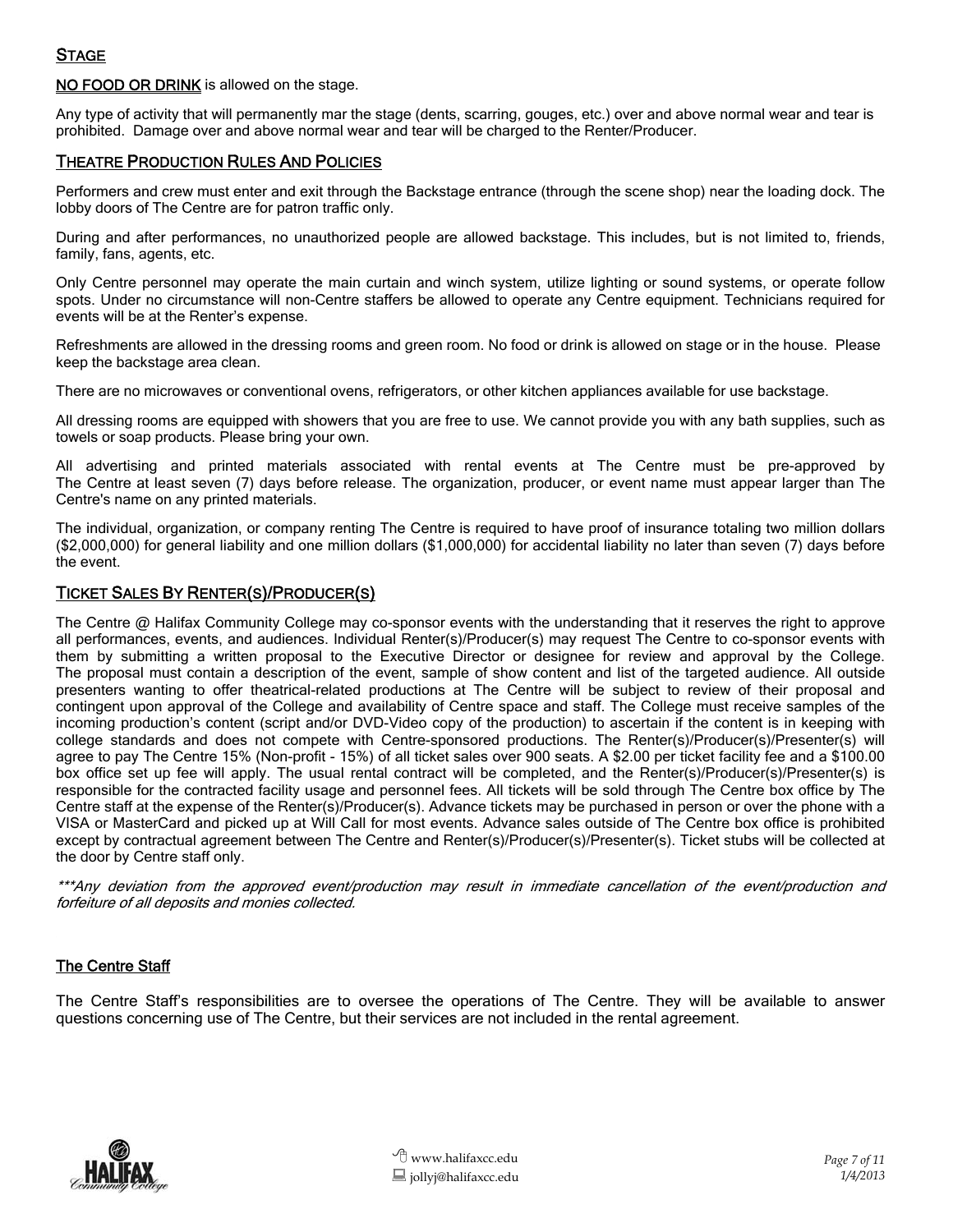### CATERER LIST

Renter shall be solely responsible for ensuring caterer selected is licensed and bonded. The Centre assumes no responsibility for the quality of service provided by the caterer. Renter acknowledges that The Centre does not represent that any of the noted caterers are capable of providing the level of service expected by Renter.

Any caterer may be added to this list after fulfilling the criteria set forth by The Centre by providing a copy of their business license and proof of at least a one million dollar (\$1,000,000) liability policy naming The Centre at Halifax Community College as an additional insured.

The following caterers have provided documentation required by The Centre:

| A Catered Affair                      | Abrams Catering - Mrs. Rose Wooten   | Catering and More – Mrs. Sabrina |
|---------------------------------------|--------------------------------------|----------------------------------|
| 203 SW Main Street                    | 609 West Wilson Street               | Webb                             |
| Littleton, NC 27850                   | Tarboro, NC 27886                    | 101 Washington Avenue            |
| <b>Gussie Silver</b>                  | 252-823-1778 图                       | <b>Weldon, NC 27890</b>          |
| 252-586-1222 需                        |                                      |                                  |
|                                       |                                      | 252-678-3945 图                   |
|                                       |                                      | spatterson@embarqmail.com        |
|                                       | Clem's Garden Café                   | The 1020 Restaurant & Caterers   |
| Carolina Restaurant                   | 217 Washington Avenue                | 1020 Roanoke Avenue              |
| 1034 East 10th Street                 | Weldon, NC 27890                     | Roanoke Rapids, NC 27870         |
| Roanoke Rapids, NC 27870              | <b>Deborah Clemonts</b>              | 252-535-2071                     |
| Polly May / Joann Arrington           | 252-536-4922 or 536-2828 or 535-4521 | (formally Timeless Tea)          |
| 252-533-0601 图                        | ₩                                    |                                  |
|                                       | Clemsgrandballroom@yahoo.com         |                                  |
|                                       |                                      |                                  |
| David's Restaurant & Gourmet Catering | For Elegance Catering and Cakes      |                                  |
| 1011 Roanoke Avenue                   | PO Box 4072                          |                                  |
| Roanoke Rapids, NC 27870              | Rocky Mount, NC 27803                |                                  |
| David Watson                          | William & Tyrana Battle              |                                  |
| 252-537-3262 2                        | 252-451-1681 图                       |                                  |
|                                       | C&M Enterprises and Catering         |                                  |
| Four Seasons Catering Company         | 4172 Bynum Bridge Road               |                                  |
| <b>Four Seasons Restaurant</b>        | Scotland Neck, NC 27874              |                                  |
| 7568 NC Highway 48                    | 252-578-3777                         |                                  |
| Battleboro, NC 27809                  |                                      |                                  |
|                                       | Clyde1550@yahoo.com                  |                                  |
|                                       |                                      |                                  |
|                                       |                                      |                                  |
| J & J Caterers                        | <b>Bees Gourmet Food Service</b>     |                                  |
| 1721 North Wesleyan Blvd              | P.O. Box 142                         |                                  |
| Rocky Mount, NC 27804                 | Garysburg, NC 27831                  |                                  |
| Jolynn Briley                         | 252-532-9210 图                       |                                  |
| 252-446-6300 2                        | vtbennett@charter.net                |                                  |

#### CHECK LIST FOR RENTER/CENTRE

#### TWO WEEKS PRIOR TO EVENT:

□ Rental Balance Paid

Caterer/Alcohol Liability Proof Provided

□ Set-Up Diagram Provided

#### ONE WEEK PRIOR TO EVENT:

□ Renter Request In Writing Non-Contracted Event Needs

#### ONE WEEK PRIOR TO RELEASE:

□ Advertising Presented For Approval

#### **48 HOURS PRIOR TO EVENT:**

Alcohol Permit Provided

Contact Information:

The Centre  $\boxtimes$  PO Drawer 809  $*$  200 College Drive  $*$  Weldon, NC 27890

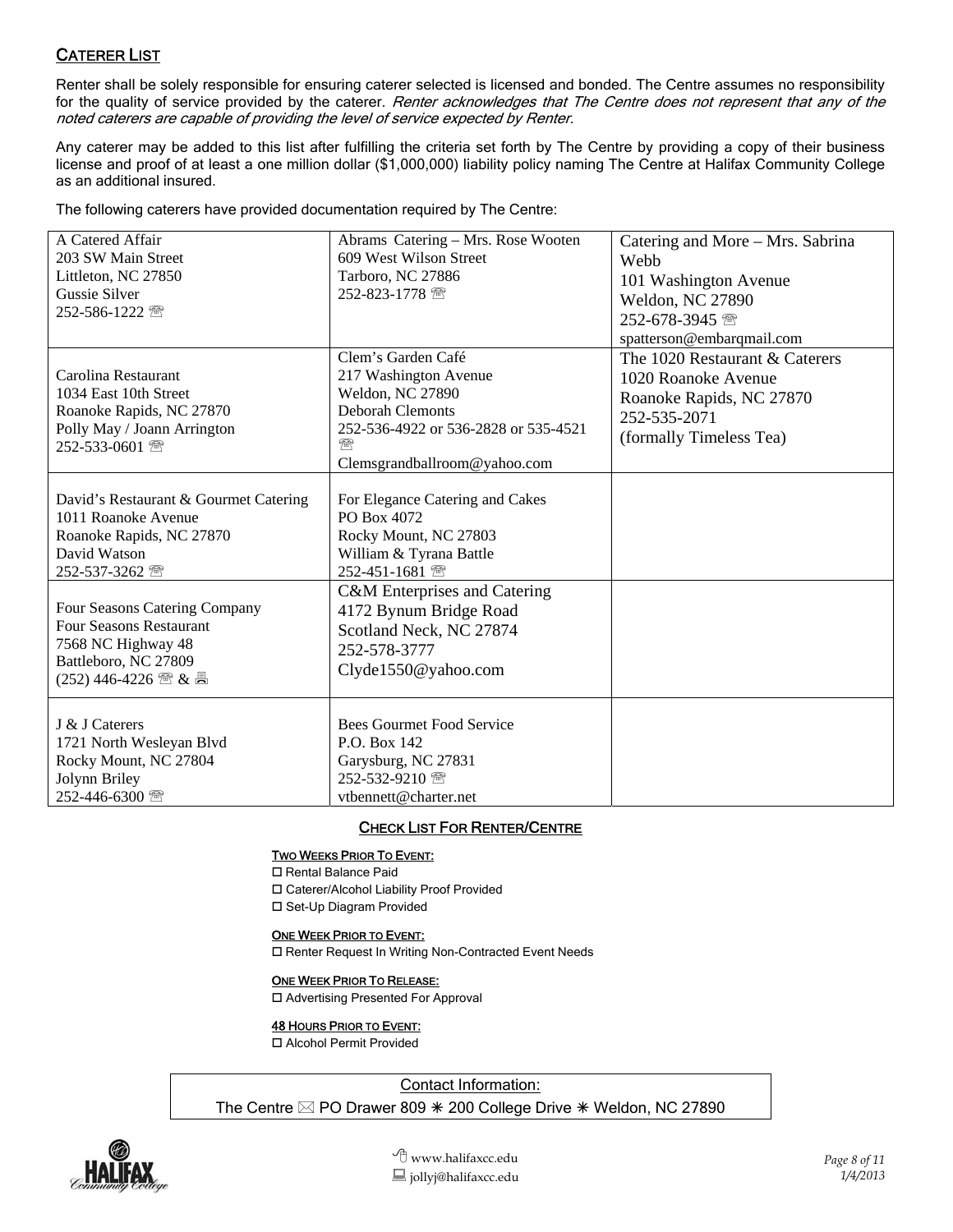Joanne Jolly, Admin. Asst. (252) 538-4320 (252) 538-4337

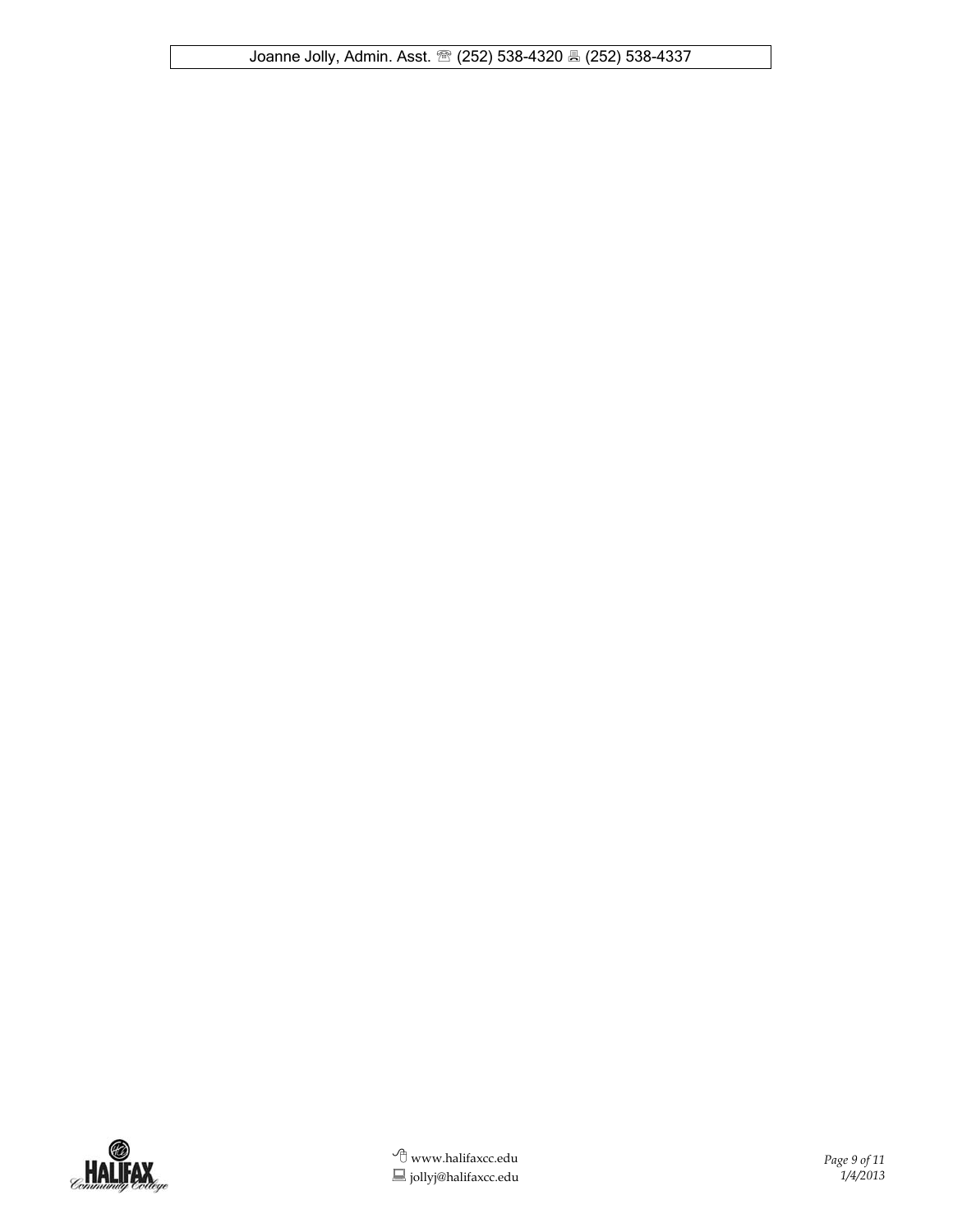

**Rental Contract**

#### EVENT INFORMATION:

| Event Name: The Contract of the Contract of the Contract of the Contract of the Contract of the Contract of the Contract of the Contract of the Contract of the Contract of the Contract of the Contract of the Contract of th | the control of the control of the control of the control of the control of                                                                                                                                                     |                                                                                                                                                                                                                                |                              |                    | Expected Attendance ___________                                                                                       |
|--------------------------------------------------------------------------------------------------------------------------------------------------------------------------------------------------------------------------------|--------------------------------------------------------------------------------------------------------------------------------------------------------------------------------------------------------------------------------|--------------------------------------------------------------------------------------------------------------------------------------------------------------------------------------------------------------------------------|------------------------------|--------------------|-----------------------------------------------------------------------------------------------------------------------|
|                                                                                                                                                                                                                                |                                                                                                                                                                                                                                |                                                                                                                                                                                                                                |                              |                    |                                                                                                                       |
| *4 Hours Contract Time Includes Set-Up (Decorating, etc.) And Break-Down (Clean-Up) Tin                                                                                                                                        |                                                                                                                                                                                                                                |                                                                                                                                                                                                                                |                              |                    | Shaded areas for administrative use only.                                                                             |
| Requested Time IN: ___________                                                                                                                                                                                                 |                                                                                                                                                                                                                                | Actual: _______________ Requested Time OUT: ____________ Actual: _________ # Hours ________                                                                                                                                    |                              |                    |                                                                                                                       |
|                                                                                                                                                                                                                                |                                                                                                                                                                                                                                | ______ Start Time: _______________ End Time: _____________ # Hours _________                                                                                                                                                   |                              |                    |                                                                                                                       |
| Requested Time IN: ____________                                                                                                                                                                                                | Actual: Actual: Actual: Actual: Actual: Actual: Actual: Actual: Actual: Actual: Actual: Actual: Actual: Actual: Actual: Actual: Actual: Actual: Actual: Actual: Actual: Actual: Actual: Actual: Actual: Actual: Actual: Actual | Requested Time OUT: _____________ Actual: __________ # Hours ________                                                                                                                                                          |                              |                    |                                                                                                                       |
|                                                                                                                                                                                                                                |                                                                                                                                                                                                                                | ______ Start Time: ________________ End Time: _____________ # Hours ___________                                                                                                                                                |                              |                    |                                                                                                                       |
| Requested Time IN: ____________                                                                                                                                                                                                | Actual: New York Change of The Change of The Change of The Change of The Change of The Change of The Change of The Change of The Change of The Change of The Change of The Change of The Change of The Change of The Change of | Requested Time OUT: __________                                                                                                                                                                                                 |                              |                    |                                                                                                                       |
| Event Date: The Contract of the Contract of the Contract of the Contract of the Contract of the Contract of the Contract of the Contract of the Contract of the Contract of the Contract of the Contract of the Contract of th |                                                                                                                                                                                                                                | Day: _________________________Start Time: _______________End Time: _____________ # Hours __________                                                                                                                            |                              |                    |                                                                                                                       |
| Requested Time IN: _____________                                                                                                                                                                                               | Actual: <u>Actual: Actual: Actual:</u>                                                                                                                                                                                         | Requested Time OUT: __________                                                                                                                                                                                                 |                              |                    |                                                                                                                       |
| <b>CATERER INFORMATION:</b>                                                                                                                                                                                                    |                                                                                                                                                                                                                                | Proof of License & Insurance Received                                                                                                                                                                                          |                              |                    |                                                                                                                       |
| Alcohol Service: $\square$                                                                                                                                                                                                     | $\Box$<br><b>ABC Permit Received</b>                                                                                                                                                                                           |                                                                                                                                                                                                                                |                              |                    | ABC Permit Date <b>ABC</b> Permit Date                                                                                |
|                                                                                                                                                                                                                                |                                                                                                                                                                                                                                |                                                                                                                                                                                                                                |                              |                    |                                                                                                                       |
|                                                                                                                                                                                                                                |                                                                                                                                                                                                                                |                                                                                                                                                                                                                                |                              |                    |                                                                                                                       |
|                                                                                                                                                                                                                                |                                                                                                                                                                                                                                |                                                                                                                                                                                                                                | CELL<br><b>WORK</b><br>F A X | TELEPHONE:<br>HOME | <u> 2008 - Andrea State Barbara, amerikan personal di personal dengan personal dengan personal dengan personal de</u> |
| Renter: **                                                                                                                                                                                                                     |                                                                                                                                                                                                                                | Signature On This Contract Constitutes An Agreement To Abide By The Terms And Conditions Outlined Herein.<br>The person executing this contract represents that he/she has authority to execute contracts on behalf of renter. |                              |                    |                                                                                                                       |

The Centre: \_\_\_\_\_\_\_\_\_\_\_\_\_\_\_\_\_\_\_\_\_\_\_\_\_\_\_\_\_\_\_\_\_\_\_\_\_\_\_\_\_\_\_\_\_\_\_\_\_\_\_\_\_\_\_\_\_\_\_ Date: \_\_\_\_\_\_\_\_\_\_\_\_\_\_\_\_\_\_\_\_\_\_\_\_\_\_\_

\*\*Signature of Renter signifies that Renter understands the NO SELL POLICY OF THE CENTRE. No Renter or Vendor may sell, raffle off, or take orders for sales of any tickets (including advance sales), merchandise, memorabilia, photographs, etc. without the express written consent of The Centre. Any contracted agreement for permission to sell will state specifics of sales along with signatures of the Renter and The Centre representative on the contract.

\*\*\*Please Make Checks Payable to: The Centre\*\*\*

Contact Information: The Centre  $\boxtimes$  PO Drawer 809  $*$  200 College Drive  $*$  Weldon, NC 27890 Joanne Jolly, Admin. Asst. (252) 538-4320 (252) 538-4337